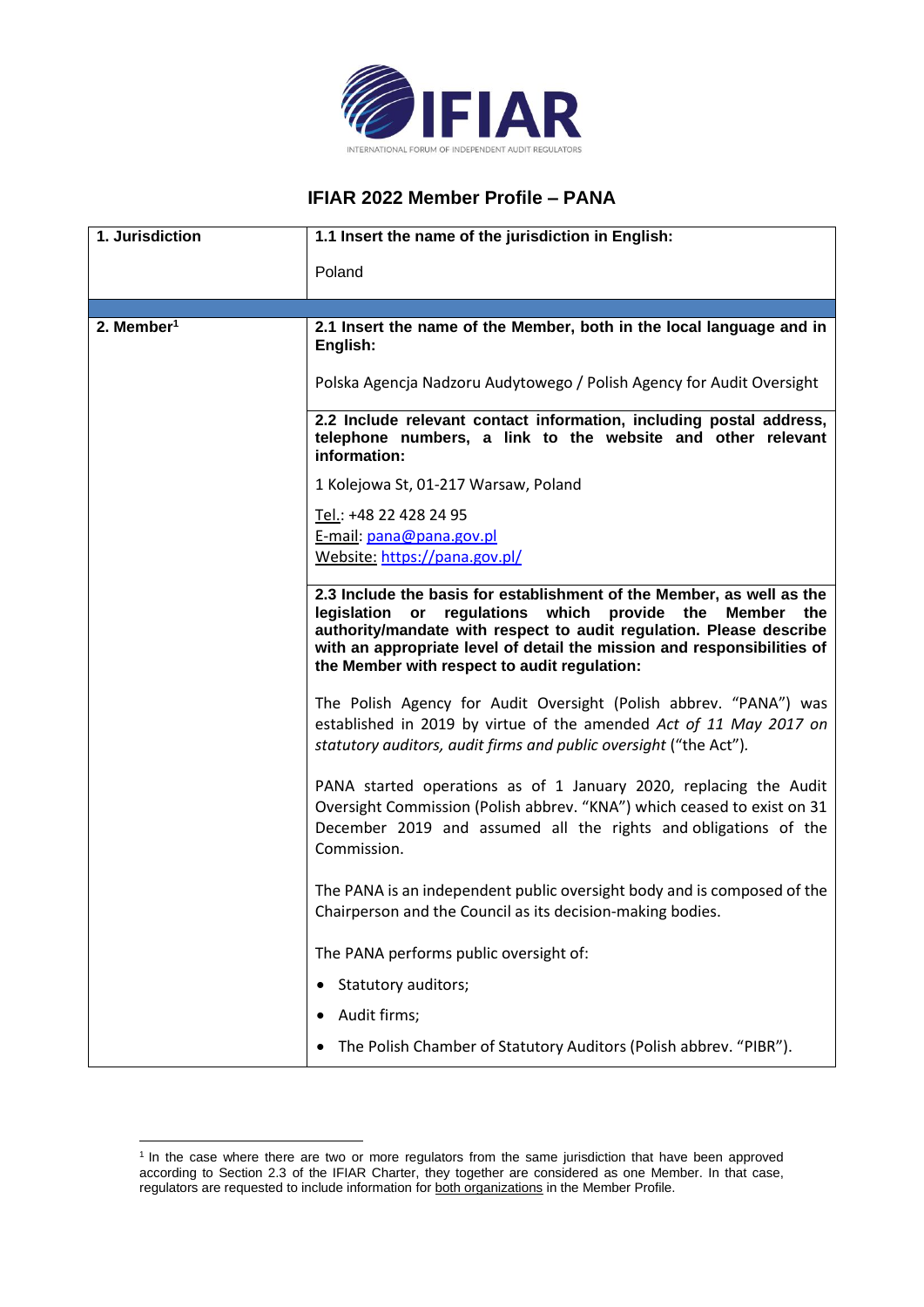

|                                                        | Minor tasks related to the functioning of the public oversight system have<br>been delegated to the professional body, the PIBR. It mainly concerns<br>registration of statutory auditors and continuous professional education.<br>The main tasks within the oversight system are executed by the PANA<br>(these concerns both PIE and non-PIE audit firms):<br>Registration of audit firms<br>Inspections of audit firms;<br>Investigations of audit firms.<br>2.4 Have there been any major changes to the Member's organization<br>or to the governing legislation since completing last year's Member<br>Profile?<br>$\square$ Yes<br>⊠ No |
|--------------------------------------------------------|-------------------------------------------------------------------------------------------------------------------------------------------------------------------------------------------------------------------------------------------------------------------------------------------------------------------------------------------------------------------------------------------------------------------------------------------------------------------------------------------------------------------------------------------------------------------------------------------------------------------------------------------------|
|                                                        | If yes, please describe these changes with an appropriate level of<br>detail:                                                                                                                                                                                                                                                                                                                                                                                                                                                                                                                                                                   |
|                                                        |                                                                                                                                                                                                                                                                                                                                                                                                                                                                                                                                                                                                                                                 |
| 3. Governing Body<br><b>Composition and</b><br>members | 3.1 Describe with an appropriate level of detail the current<br>composition of the Member's governing body, including the ratio<br>between Board members who are independent from the audit<br>profession and those who are not <sup>2</sup> . The audit profession includes, for<br>example: audit firms, professional accountancy bodies and bodies or<br>entities associated with the audit profession.                                                                                                                                                                                                                                      |
|                                                        | As defined in the Act, the PANA is a separate and independent structure<br>with two decision-making bodies:                                                                                                                                                                                                                                                                                                                                                                                                                                                                                                                                     |
|                                                        | The Chairperson; and                                                                                                                                                                                                                                                                                                                                                                                                                                                                                                                                                                                                                            |
|                                                        | The Council.                                                                                                                                                                                                                                                                                                                                                                                                                                                                                                                                                                                                                                    |
|                                                        | The Chairperson represents and manages the Agency. The Chairperson is<br>assisted and substituted by the Deputy Chairperson.                                                                                                                                                                                                                                                                                                                                                                                                                                                                                                                    |
|                                                        | The Council is composed of the Chairperson, the Deputy Chairperson and<br>eight other Members. The Chairperson, the Deputy Chairperson and<br>Members of the Council are designated by the Minister of Finance for a<br>four-year tenure. They may be dismissed only in cases specified in the Act.                                                                                                                                                                                                                                                                                                                                             |
|                                                        | The Council consists of:                                                                                                                                                                                                                                                                                                                                                                                                                                                                                                                                                                                                                        |
|                                                        |                                                                                                                                                                                                                                                                                                                                                                                                                                                                                                                                                                                                                                                 |

 $2$  An individual is independent of the profession even if he is a CPA, Chartered Accountant, or holder of another equivalent qualification, as long as this individual is not employed by or affiliated to a registered audit firm, nor employed by or affiliated to of a professional accountancy body, nor employed by or affiliated to bodies or entities associated with the audit profession.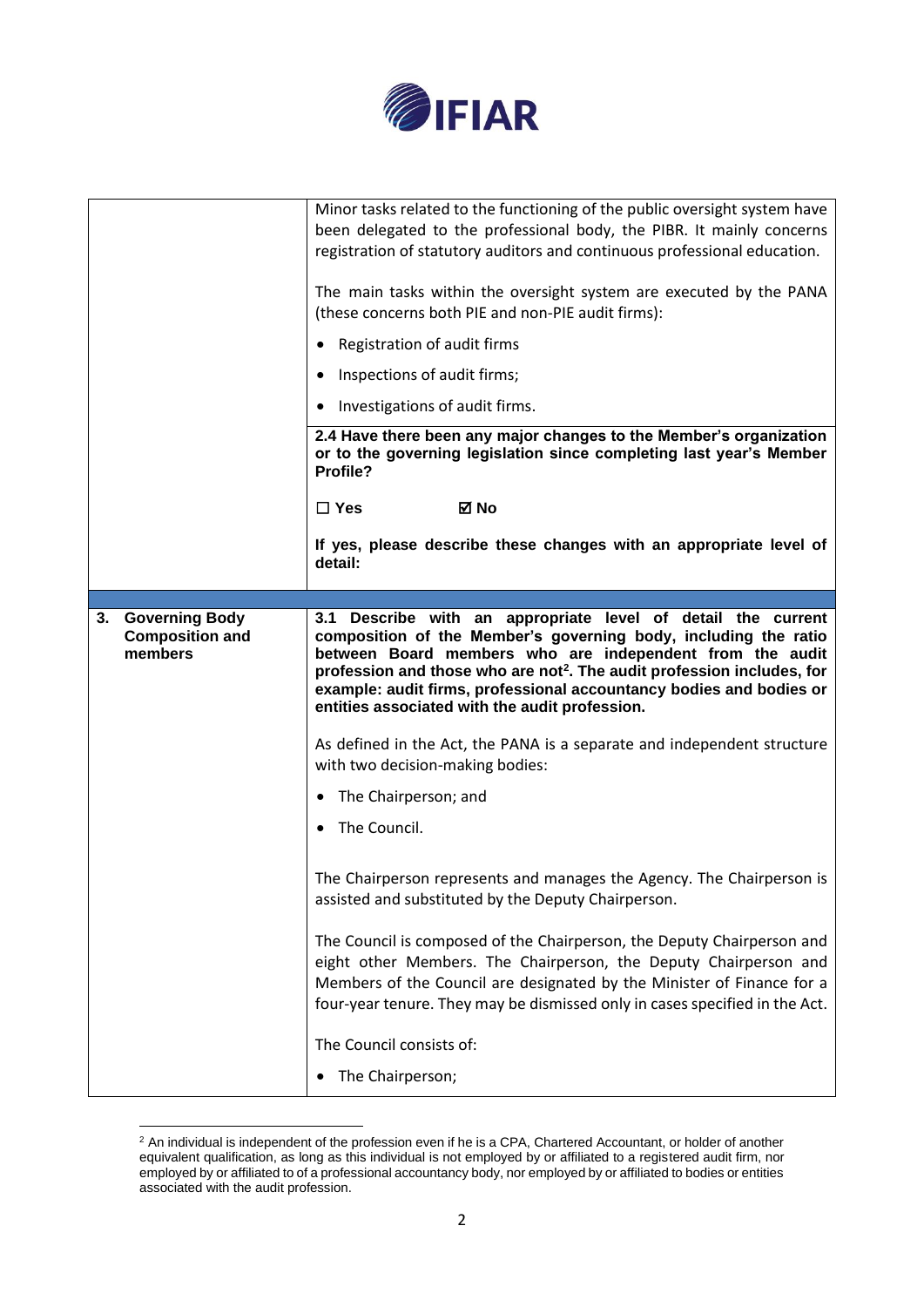

| The Deputy Chairperson;                                                                                                                                                                                                                                                                                                                                                                            |
|----------------------------------------------------------------------------------------------------------------------------------------------------------------------------------------------------------------------------------------------------------------------------------------------------------------------------------------------------------------------------------------------------|
| 2 representatives of the Minister of Finance;                                                                                                                                                                                                                                                                                                                                                      |
| 2 representatives of the Polish Financial Supervision Authority;                                                                                                                                                                                                                                                                                                                                   |
| 1 representative of the PIBR;                                                                                                                                                                                                                                                                                                                                                                      |
| 1 representative of the Minister of Justice;                                                                                                                                                                                                                                                                                                                                                       |
| 1 representative of employers' organization;                                                                                                                                                                                                                                                                                                                                                       |
| 1 representative of the Warsaw Stock Exchange.                                                                                                                                                                                                                                                                                                                                                     |
| In total 10 Members.                                                                                                                                                                                                                                                                                                                                                                               |
| The member of the Council who is a representative of the professional<br>body was recommended by the professional body during the nomination<br>procedure but appointed by the Minister of Finance. He/she is subject to<br>the same legal independence requirements as the Chairperson, the Deputy<br>Chairperson and other Council Members under the Act (as set out in para.2<br>in 3.2 below). |
| 3.2 What are the eligibility criteria / requirements and composition<br>requirements for the members of the governing body?<br>The Chairperson, the Deputy Chairperson and other Members of the<br>Council are appointed by the Minister of Finance among persons who,<br>inter alia:                                                                                                              |
|                                                                                                                                                                                                                                                                                                                                                                                                    |
| enjoy full civil rights;                                                                                                                                                                                                                                                                                                                                                                           |
| have an impeccable opinion;                                                                                                                                                                                                                                                                                                                                                                        |
| have not been sentenced by legally valid verdict for intentionally<br>committed crime or fiscal crime;                                                                                                                                                                                                                                                                                             |
| completed higher education;                                                                                                                                                                                                                                                                                                                                                                        |
| possess authority, knowledge and experience at a significant level in<br>relation to audit which provide guarantee for proper execution of tasks.                                                                                                                                                                                                                                                  |
| As defined in the Act, the Chairperson, the Deputy Chairperson and other<br>Members of the Council have to be independent from the profession at<br>least 3 years before their appointment and throughout their term in office,<br>i.e. they cannot:                                                                                                                                               |
| carry out audits and other assurance services;                                                                                                                                                                                                                                                                                                                                                     |
| be associated directly or indirectly with an audit firm;                                                                                                                                                                                                                                                                                                                                           |
| be a member of decision-making bodies of the professional body, i.e.<br>the PIBR.                                                                                                                                                                                                                                                                                                                  |
|                                                                                                                                                                                                                                                                                                                                                                                                    |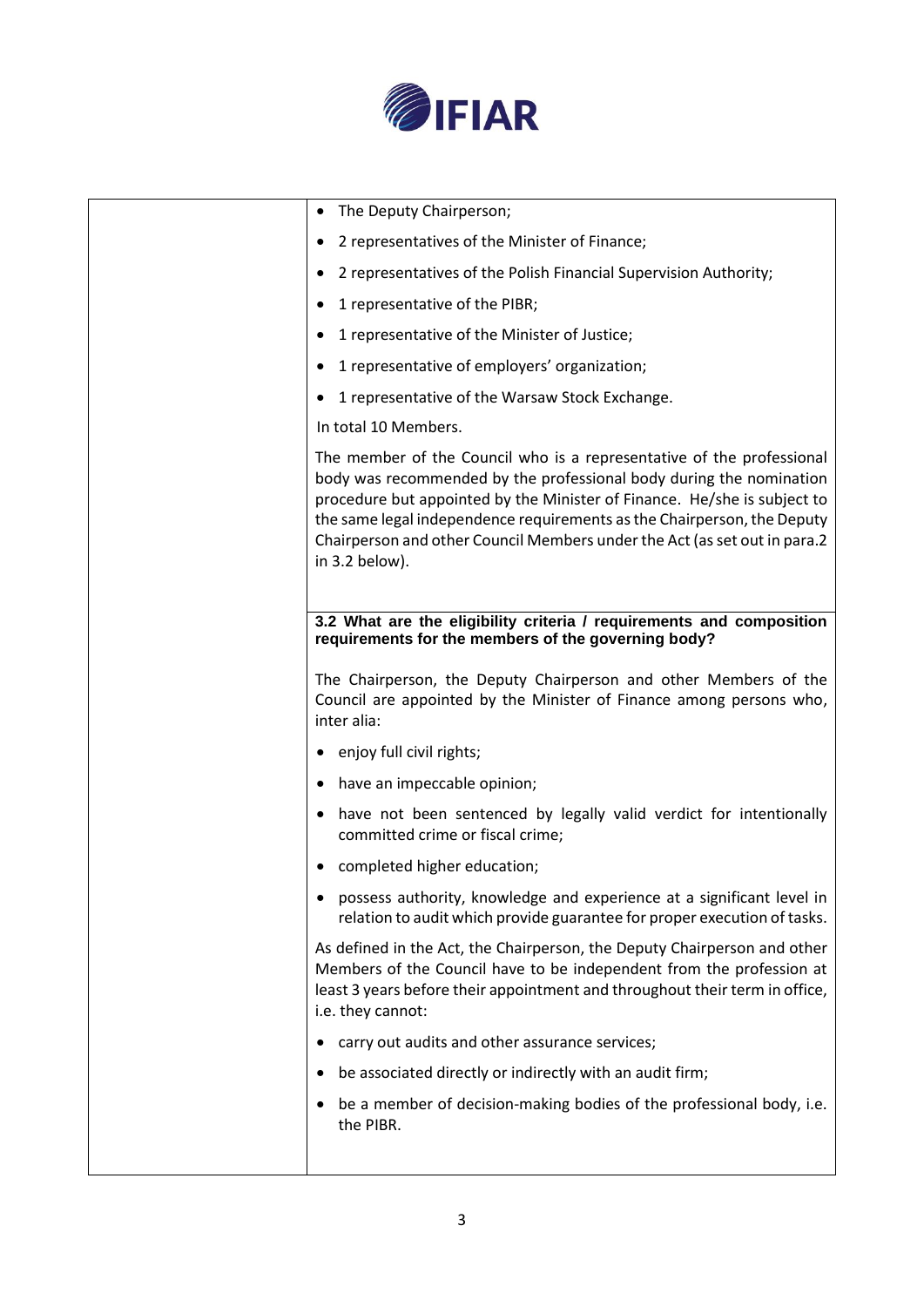

| 3.3. Is each member of the governing body independent from the audit<br>profession? The audit profession includes, for example: audit firms,<br>professional accountancy bodies and bodies or entities associated<br>with the audit profession.      |
|------------------------------------------------------------------------------------------------------------------------------------------------------------------------------------------------------------------------------------------------------|
| $\Box$ Yes<br>⊠ No                                                                                                                                                                                                                                   |
| Under IFIAR's definition, the Council member who is a representative of<br>the professional body is not considered as independent.                                                                                                                   |
| As defined in the Act, all the Members of the Council are appointed by the<br>Minister of Finance and the PANA treats them as independent.                                                                                                           |
| 3.4 If the answer to question 3.3 is "No", is the majority of the members<br>of the governing body non-practitioner?                                                                                                                                 |
| <b>⊠</b> Yes<br>$\Box$ No                                                                                                                                                                                                                            |
| 3.5 If the answer to question 3.3 is "No", which safeguards are in place<br>to provide for the Member's overall independence from the audit<br>profession?                                                                                           |
| As defined in the Act, the Chairperson, the Deputy Chairperson and other<br>Members of the Council have to be independent from the profession at<br>least 3 years before their appointment and throughout their term in office,<br>i.e. they cannot: |
| • carry out audits and other assurance services;                                                                                                                                                                                                     |
| be associated directly or indirectly with an audit firm;                                                                                                                                                                                             |
| • be a member of decision-making bodies of the professional body, i.e.<br>the PIBR.                                                                                                                                                                  |
| 3.6 Is there a restriction or recusal process that is applicable to<br>members of the governing body of the Member who are current or<br>former auditors/practitioners?                                                                              |
| ⊠ Yes<br>$\square$ No                                                                                                                                                                                                                                |
| Does this include a "cooling-off" period for former auditors?                                                                                                                                                                                        |
| <b>⊠</b> Yes<br>$\square$ No                                                                                                                                                                                                                         |
| If yes to either of the above, please describe:                                                                                                                                                                                                      |
| As defined in the Act, the Chairperson, the Deputy Chairperson and other<br>Members of the Council cannot during their term in office and 3 years<br>before:                                                                                         |
| carry out audits and other assurance services;                                                                                                                                                                                                       |
| be associated directly or indirectly with an audit firm;                                                                                                                                                                                             |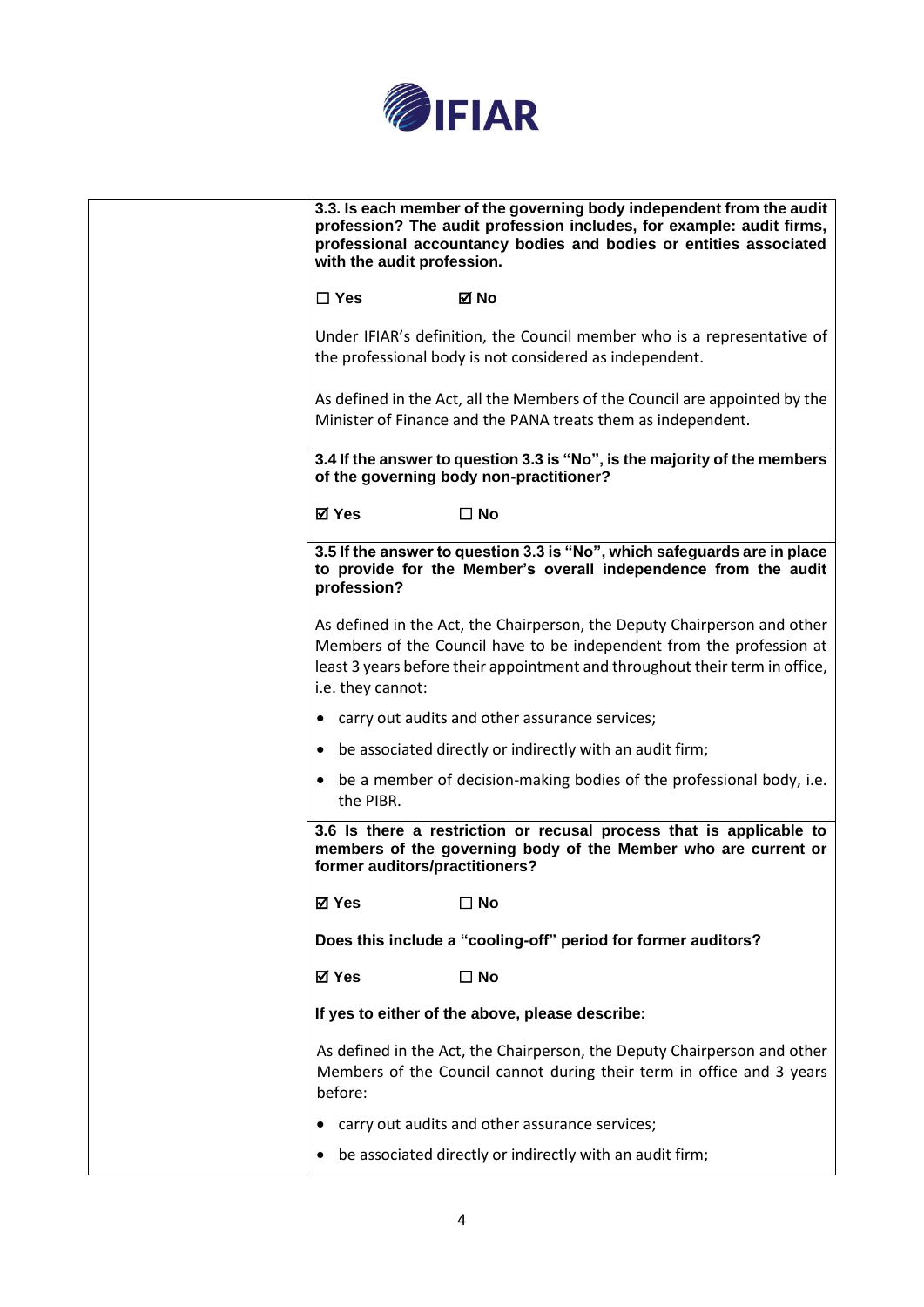

|    |                          | • be a member of decision-making bodies of the professional body, i.e.<br>the PIBR.                                                                                                                                                                                                                                     |
|----|--------------------------|-------------------------------------------------------------------------------------------------------------------------------------------------------------------------------------------------------------------------------------------------------------------------------------------------------------------------|
|    |                          | The Code of Administrative Procedure is applied to the proceedings before<br>the bodies of the PANA. The Code contains specific safeguards to<br>guarantee impartiality of decisions, for example a person is disqualified<br>from participation in the decision in a case, as for personal interest in the<br>outcome. |
|    |                          | 3.7 Other than the governing body, are members of the profession<br>involved in the Member's organization (including in any inspections,<br>committee or panel role)?                                                                                                                                                   |
|    |                          | $\Box$ Yes<br>⊠ No                                                                                                                                                                                                                                                                                                      |
|    |                          | If yes, please describe their role with an appropriate level of detail,<br>including the ratio between those who are independent and those who<br>are not in the relevant function and whether such role includes<br>decisional or control authority:                                                                   |
|    |                          |                                                                                                                                                                                                                                                                                                                         |
|    | 4. Funding Arrangements  | 4.1 Describe the main funding arrangements of the Member, including<br>the setting and approval of the budget and the fees, if any:                                                                                                                                                                                     |
|    |                          | The PANA is predominantly funded from levies paid by audit firms. It may<br>also be funded from the state budget, if needed.                                                                                                                                                                                            |
|    |                          | Each year audit firms pay a fee calculated in relation to revenues from<br>audit and other assurance services.                                                                                                                                                                                                          |
|    |                          | 4.2 Is the funding free from undue influence by the profession?                                                                                                                                                                                                                                                         |
|    |                          | <b>⊠</b> Yes<br>$\square$ No                                                                                                                                                                                                                                                                                            |
|    |                          | Please describe with an appropriate level of detail the safeguards in<br>place to prevent undue influence by the profession:                                                                                                                                                                                            |
|    |                          | The obligation to pay a fee is defined by the provisions of general law and<br>as such is not influenced by the professional body or audit firms.                                                                                                                                                                       |
|    |                          |                                                                                                                                                                                                                                                                                                                         |
| 5. | <b>Inspection System</b> | 5.1 Does the Member have the responsibility for recurring inspections<br>of audit firms undertaking audits of public interest entities (PIEs)?                                                                                                                                                                          |
|    |                          | <b>⊠</b> Yes<br>$\Box$ No                                                                                                                                                                                                                                                                                               |
|    |                          | 5.2 Is this responsibility undertaken directly or through oversight of<br>inspection conducted by another organization?                                                                                                                                                                                                 |
|    |                          | <b>⊠</b> Directly<br>$\Box$ Through Oversight                                                                                                                                                                                                                                                                           |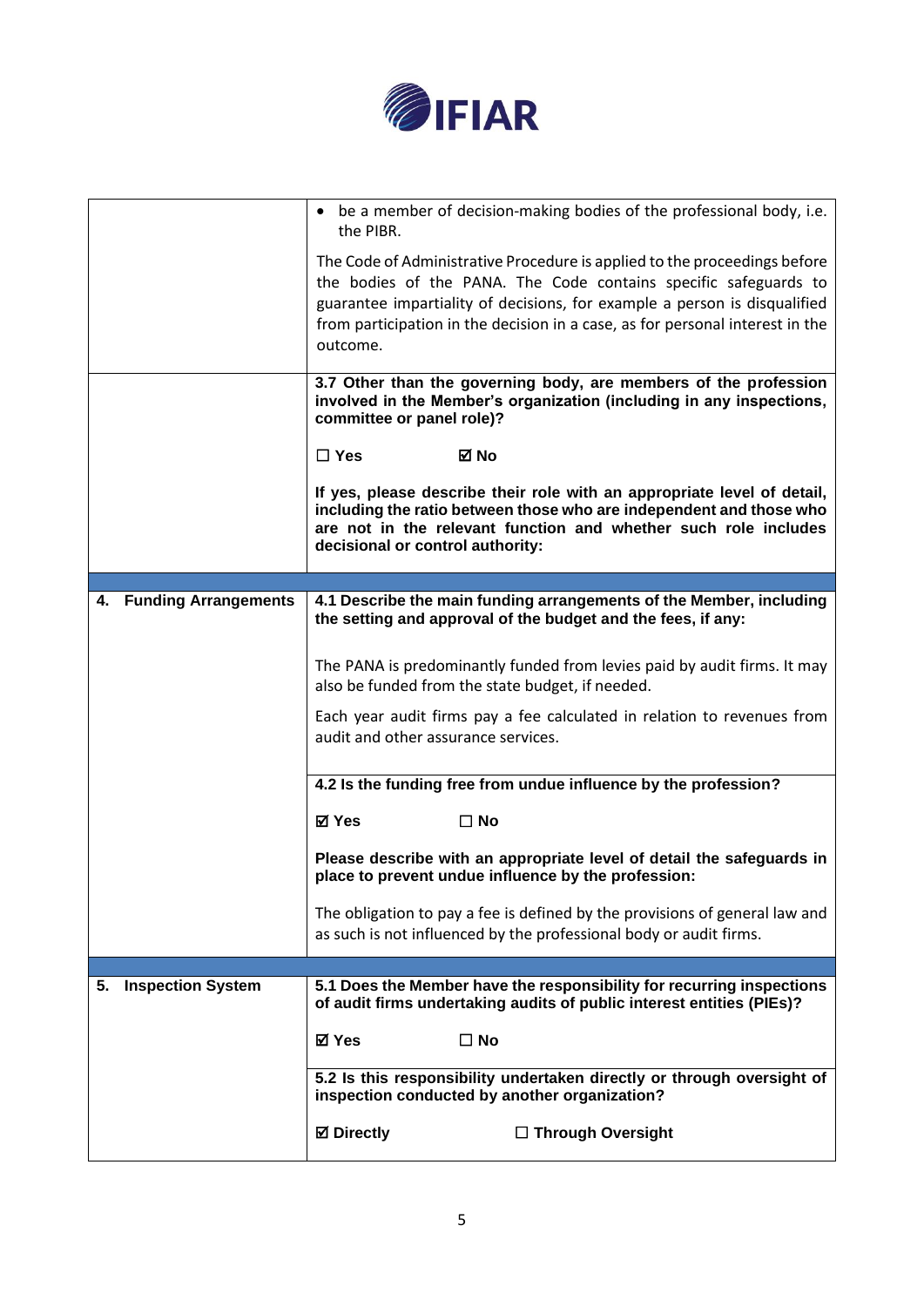

|    |                                         | If directly, kindly provide a brief description or summary of the<br>responsibility, including the regulatory reporting process after<br>inspections i.e. recommendations issued, follow-up, etc.).<br>If through oversight of another organization, please describe with<br>an appropriate level of detail the other organization, its relation to<br>the Member, its role, and the arrangements for oversight:<br>As defined in the Act, the PANA directly oversees all audit firms, including<br>PIE-audit firms and carries out inspections in the scope of statutory audit<br>for PIEs and non-PIEs. |
|----|-----------------------------------------|-----------------------------------------------------------------------------------------------------------------------------------------------------------------------------------------------------------------------------------------------------------------------------------------------------------------------------------------------------------------------------------------------------------------------------------------------------------------------------------------------------------------------------------------------------------------------------------------------------------|
|    |                                         | The PANA has its own inspection department with full-time inspectors and<br>with contracts of mandate                                                                                                                                                                                                                                                                                                                                                                                                                                                                                                     |
|    |                                         | 5.3 Please describe with an appropriate level of detail the<br>requirements and practices regarding the frequency of inspections:                                                                                                                                                                                                                                                                                                                                                                                                                                                                         |
|    |                                         | As defined in the Act, inspections of the PANA in audit firms will be carried<br>on the basis of the risk analysis and:                                                                                                                                                                                                                                                                                                                                                                                                                                                                                   |
|    |                                         | • in the case of audit firms carrying out statutory audits of the big PIEs -<br>at least every three years; and;                                                                                                                                                                                                                                                                                                                                                                                                                                                                                          |
|    |                                         | • in other cases - at least every six years.                                                                                                                                                                                                                                                                                                                                                                                                                                                                                                                                                              |
|    | 6. Audit and Financial<br><b>Market</b> | 6.1 Provide the number of audit firms subject to inspections. Include<br>an indication of the number of public interest audits (PIEs) and other<br>audits that fall under the Member's oversight or mandate.                                                                                                                                                                                                                                                                                                                                                                                              |
|    |                                         | • 5.395 statutory auditors, including 2.820 practicing statutory auditors<br>(as at 31 December 2020)                                                                                                                                                                                                                                                                                                                                                                                                                                                                                                     |
|    |                                         | • 1.405 audit firms, including 70 audit firms auditing PIEs (as at 31<br>December 2020)                                                                                                                                                                                                                                                                                                                                                                                                                                                                                                                   |
|    |                                         | • 1.561 PIEs (as at 31 December 2020)                                                                                                                                                                                                                                                                                                                                                                                                                                                                                                                                                                     |
|    |                                         | 6.2 What are the sizes and market shares of each of the largest audit<br>firms in the Member's jurisdiction?                                                                                                                                                                                                                                                                                                                                                                                                                                                                                              |
|    |                                         | Market share of the Polish largest audit firms - revenues from audits and<br>other assurance services in PIEs and non-PIEs (in calendar year 2020):<br>$E&Y - 13,79, %$<br>$PWC - 18,15%$                                                                                                                                                                                                                                                                                                                                                                                                                 |
|    |                                         | KPMG-10,46%<br>Deloitte - 8,99 %                                                                                                                                                                                                                                                                                                                                                                                                                                                                                                                                                                          |
|    |                                         |                                                                                                                                                                                                                                                                                                                                                                                                                                                                                                                                                                                                           |
|    |                                         |                                                                                                                                                                                                                                                                                                                                                                                                                                                                                                                                                                                                           |
| 7. | <b>Main Other</b>                       | 7.1 Please indicate whether the Member has responsibility for tasks                                                                                                                                                                                                                                                                                                                                                                                                                                                                                                                                       |
|    | <b>Responsibilities of the</b>          | other than Inspections within the area of Audit Oversight:                                                                                                                                                                                                                                                                                                                                                                                                                                                                                                                                                |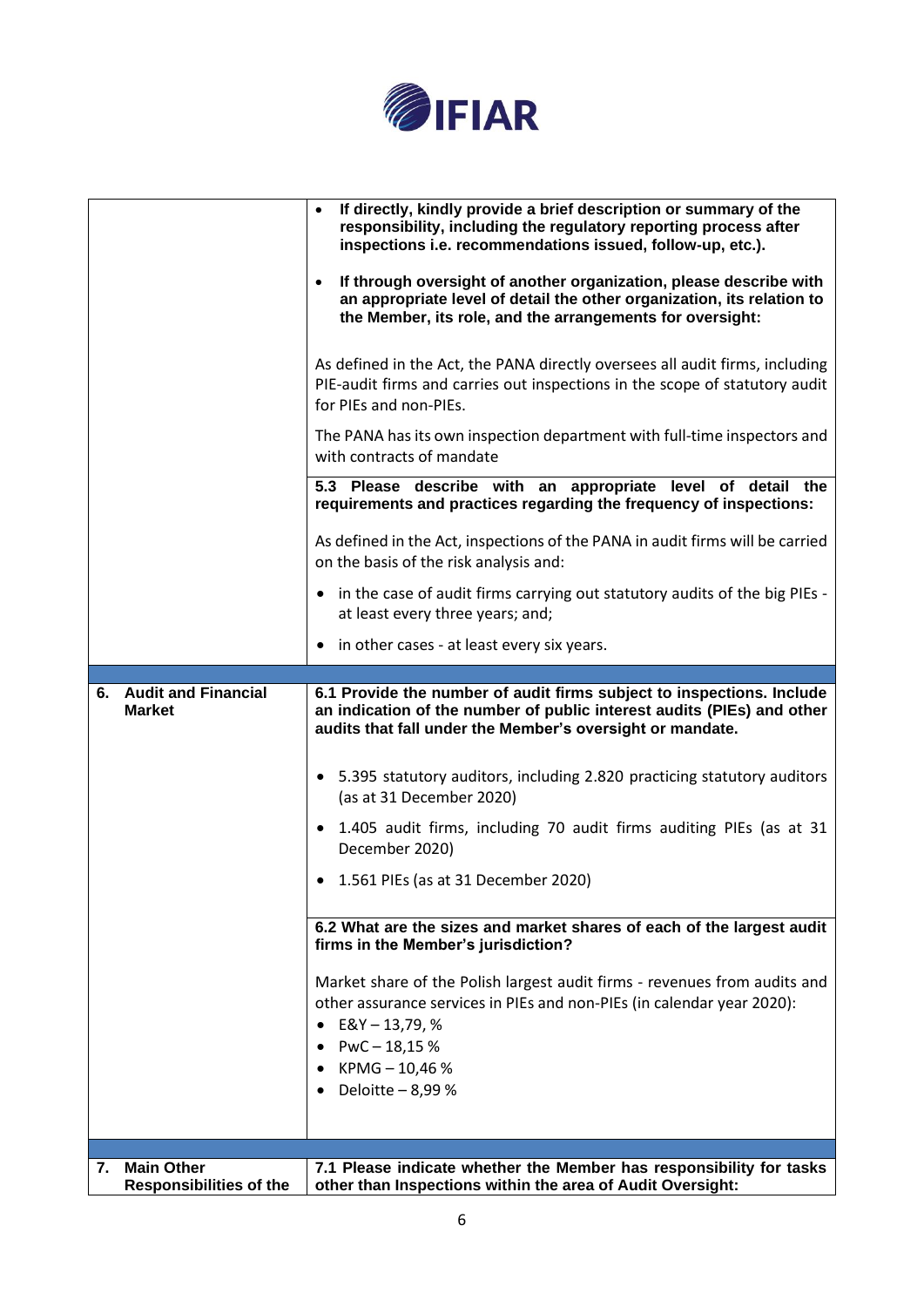

| Member within the area |                                                                                                                                                                                                                                                                                                                                                              |
|------------------------|--------------------------------------------------------------------------------------------------------------------------------------------------------------------------------------------------------------------------------------------------------------------------------------------------------------------------------------------------------------|
| of Audit Oversight     | <b>☑ Registration/Licensing</b><br>☑ Audit and/or Ethics Standard Setting<br>☑ Permanent Education of Auditors<br><b>⊠</b> Enforcement                                                                                                                                                                                                                       |
|                        | $\Box$ Other:                                                                                                                                                                                                                                                                                                                                                |
|                        | 7.2 If the Member has the responsibility for Registration/Licensing,<br>please indicate whether this responsibility is undertaken directly or<br>through oversight of Registration/Licensing conducted by another<br>organization?                                                                                                                           |
|                        | <b>Ø</b> Directly<br><b>Ø Through Oversight</b>                                                                                                                                                                                                                                                                                                              |
|                        | If directly, please describe the responsibility with an appropriate<br>level of detail.                                                                                                                                                                                                                                                                      |
|                        | If through oversight, please indicate the name of the other<br>organization and its composition (i.e. whether practitioners from<br>the audit profession are involved in decision-making). Also give a<br>description of the powers of the other organization and procedure<br>applied, as well as the role of the Member in these procedures.               |
|                        | The PANA is directly responsible for registration of audit firms. The<br>professional body - the PIBR continues to be responsible for registration of<br>statutory auditors, under the oversight of the PANA.                                                                                                                                                |
|                        | The PANA decides on the registration/deregistration of audit firms in the<br>administrative procedure and maintains the list of audit firms and a list of<br>third-country audit entity.                                                                                                                                                                     |
|                        | With respect to registration of statutory auditors, the PANA has the right<br>of objection to decisions of the PIBR regarding registration. The PANA acts<br>as an appellate body for appeals against decisions of the PIBR regarding<br>registration/deregistration of statutory auditors.                                                                  |
|                        | 7.3 If the Member has the responsibility for Audit and/or Ethics<br>Standard Setting, please indicate whether this responsibility is<br>undertaken directly or through oversight of Audit and/or Ethics<br>Standard Setting conducted by another organization?                                                                                               |
|                        | $\Box$ Directly<br><b>Ø Through Oversight</b>                                                                                                                                                                                                                                                                                                                |
|                        | If directly, please describe the responsibility with an appropriate<br>$\bullet$<br>level of detail.                                                                                                                                                                                                                                                         |
|                        | If through oversight, please indicate the name of the other<br>$\bullet$<br>organization and its composition (i.e. whether practitioners from<br>the audit profession are involved in decision-making). Also give a<br>description of the powers of the other organization and procedures<br>applied, as well as the role of the Member in these procedures. |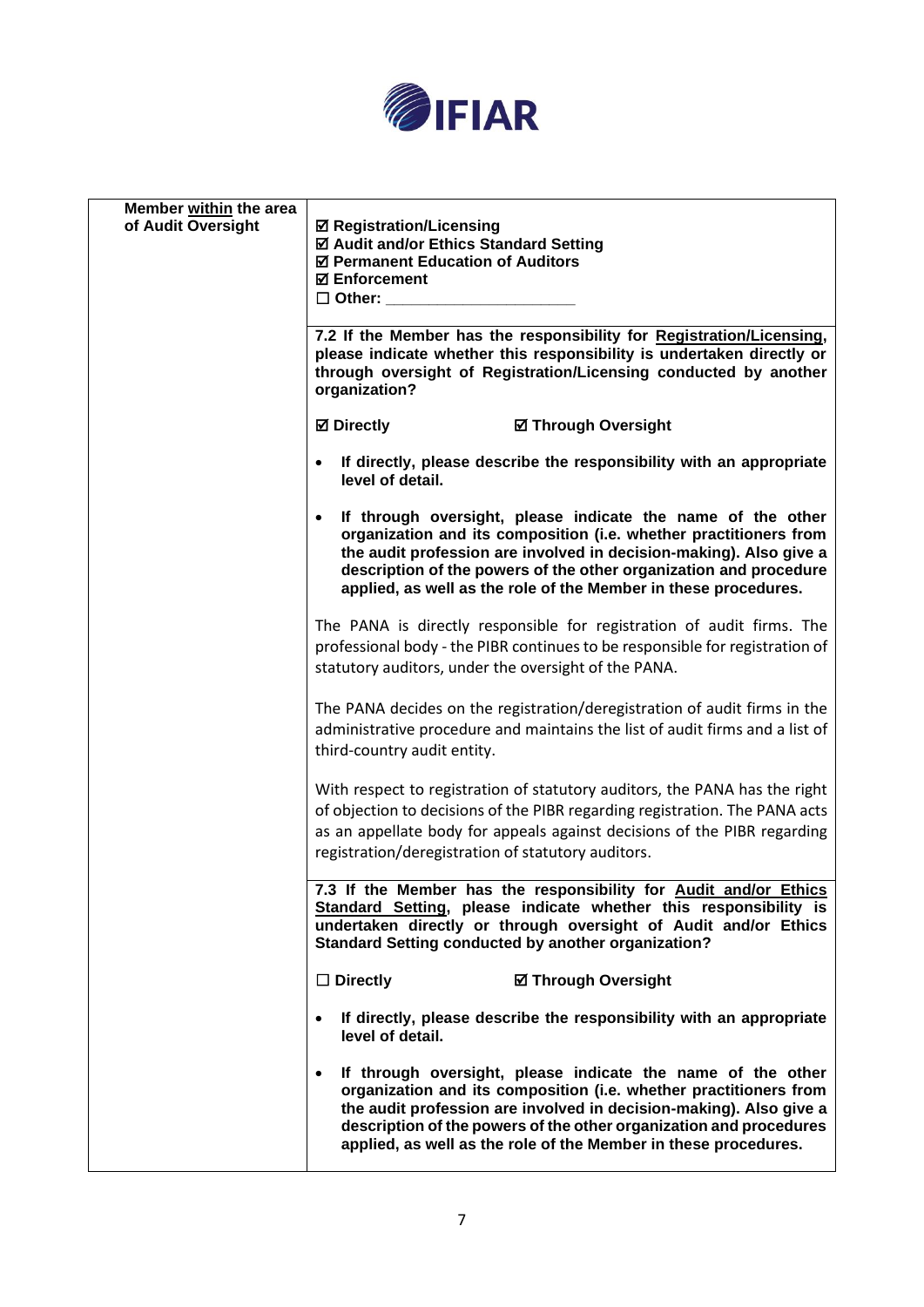

| One of the PIBR's bodies, governed by the practicing auditors, is<br>responsible for Audit and/or Ethics Standard Setting.                                                                                                                                                                                                                                    |
|---------------------------------------------------------------------------------------------------------------------------------------------------------------------------------------------------------------------------------------------------------------------------------------------------------------------------------------------------------------|
| The PANA has the right of approval of decisions of the PIBR regarding Audit<br>and/or Ethics Standards.                                                                                                                                                                                                                                                       |
| 7.4 If the Member has the responsibility for Permanent Education of<br>Auditors, please indicate whether this responsibility is undertaken<br>directly or through oversight of Permanent Education of Auditors<br>conducted by another organization?                                                                                                          |
| $\Box$ Directly<br><b>Ø Through Oversight</b>                                                                                                                                                                                                                                                                                                                 |
| • If directly, please describe the responsibility with an appropriate<br>level of detail.                                                                                                                                                                                                                                                                     |
| • If through oversight, please indicate the name of the other<br>organization and its composition (i.e. whether practitioners from<br>the audit profession are involved in decision-making). Also give a<br>description of the powers of the other organization and procedures<br>applied, as well as the role of the Member in these procedures.             |
| One of the PIBR's bodies, governed by the practicing auditors, is<br>responsible for Permanent Education of Auditors.                                                                                                                                                                                                                                         |
| The PANA has the right of approval of decisions of the PIBR regarding<br>Permanent Education of Auditors.                                                                                                                                                                                                                                                     |
| 7.5 If the Member has the responsibility for <b>Enforcement</b> , please<br>indicate whether this responsibility is undertaken directly or through<br>referral to other organization(s)?                                                                                                                                                                      |
| <b>Ø</b> Directly<br>□ Through Referral                                                                                                                                                                                                                                                                                                                       |
| If directly, kindly provide a brief description or summary of the<br>enforcement responsibility, the procedure and process involved,<br>including the regulatory reporting process that led to disciplinary<br>action.                                                                                                                                        |
| If through referral, please indicate the name of the other<br>organization and its composition (i.e. whether practitioners from<br>the audit profession are involved in decision-making). Also give a<br>description of the enforcement powers of the other organization<br>and procedures applied, as well as the role of the Member in these<br>procedures. |
| The PANA is responsible for investigations against statutory auditors in<br>disciplinary procedures in cases related to assurance and related services.                                                                                                                                                                                                       |
| The PANA is responsible for investigations against audit firms in<br>administrative procedure in cases related to assurance and related<br>services.                                                                                                                                                                                                          |